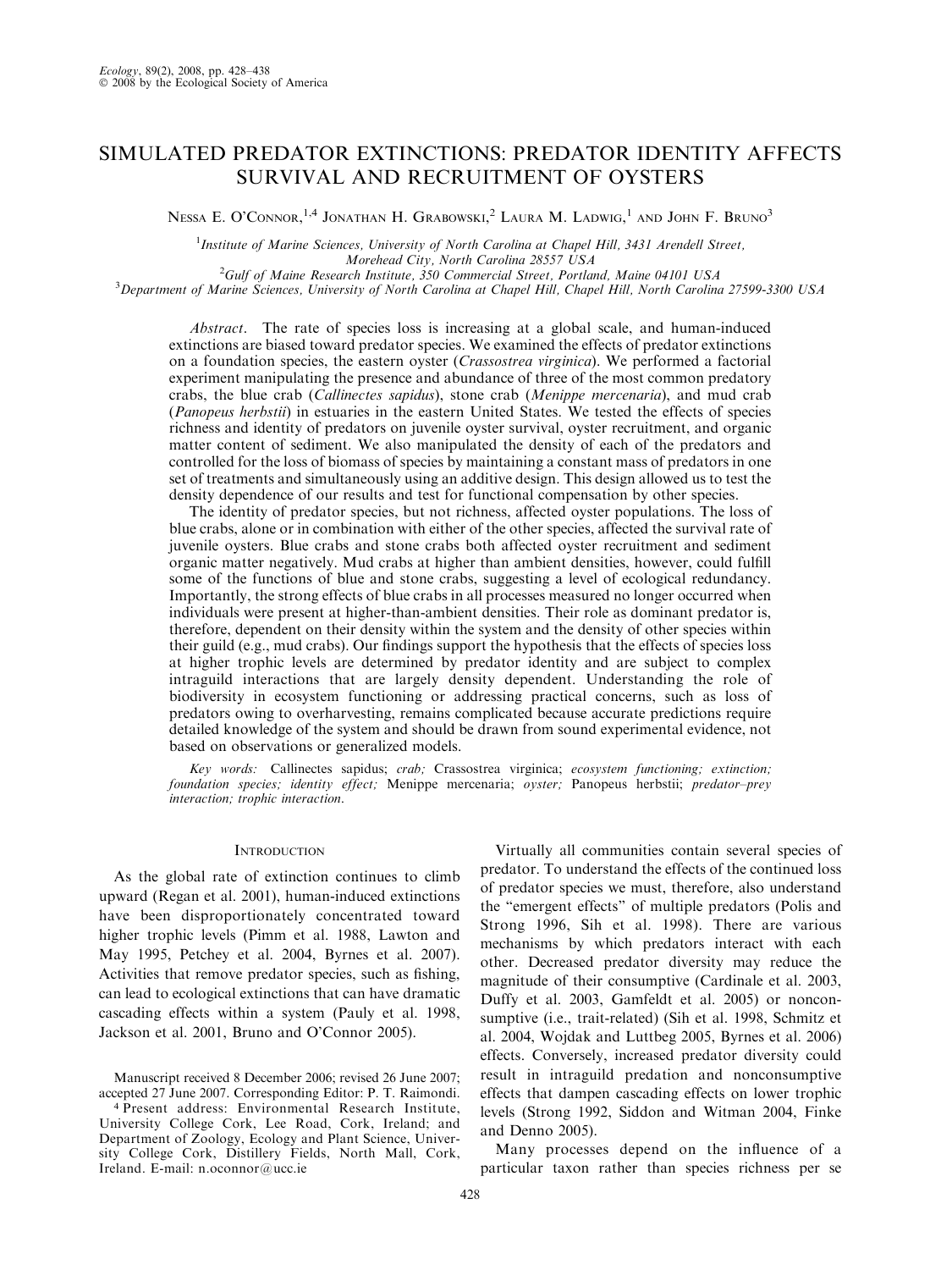(Grime 1998, Downing and Leibold 2002, O'Connor and Crowe 2005). The question of whether one (or a few) ''key'' species is driving an observed effect of biodiversity loss is fundamental for the accurate interpretation of results (Wardle and Grime 2003, Worm and Duffy 2003). It is, therefore, essential to design experiments that separate species richness from identity effects and avoid confounding them, as has been done in previous studies (Huston 1997, Wardle and Grime 2003, O'Connor and Crowe 2005).

Removal experiments explore the direct effects on ecosystem properties when a species is no longer present. These experiments have the potential to address effects of realistic extinctions on ecosystem functioning (Schläpfer and Schmid 1999, Wardle et al. 1999, Diaz et al. 2003, Hooper et al. 2005). When a species is removed from a system, the overall biomass of predators is also reduced. Any effect of the loss of species is, therefore, confounded by the loss of biomass (Likens 1985, Lawton and Brown 1994, Ruesink and Srivastava 2001). The only way to test conclusively for the loss of species is to include controls for this loss of biomass. A combination of ''additive'' and ''replacement'' type designs test for effects of species richness, identity, and mass (Connolly 1988, Sih et al. 1998, Benedetti-Cecchi 2004, Ives et al. 2005). Simultaneously removing certain species and increasing the mass (density) of remaining species also allows us to examine further the potential for apparent ecological ''redundancy'' or in-built ''biological insurance'' within the system and to test the density dependence of results.

The southeastern coast of the United States is characterized by soft-sediment dominated estuaries inhabited by several species of predatory crabs such as the blue crab (Callinectes sapidus), stone crab (Menippe mercenaria), and mud crab (Panopeus herbstii). These crabs are widely harvested commercially (Kennedy and Cronin 2006). The blue crab is considered a key species in this system (Hines et al. 1990, Eggleston et al. 1992, Ebersole and Kennedy 1995, Micheli 1997, Seitz et al. 2001). During the 1990s, their populations declined by 40–80% (Lipcius and Stockhausen 2002). It is, therefore, increasingly relevant and interesting to examine the potential role of other predatory crab species in the absence of blue crabs (e.g., Silliman and Bertness 2002). If blue crabs were to become ecologically extinct, it is unclear whether other species such as stone and mud crabs would assume their functional roles in the system. Some predator species that do not appear to have strong effects when predator diversity is high may become important when a key species, such as blue crab, is removed. In systems such as oyster reefs, remaining crab species could compensate for the loss of blue crab either by increasing their consumption rates of prey or by increasing in mass or density; however, this has yet to be tested.

Oysters, such as the eastern oyster (Crassostrea virginica), have been commercially exploited such that native beds are being depleted both regionally and globally (Rothschild et al. 1994, Kennedy et al. 1996, Peterson et al. 2003). Degradation of oyster reef habitat has resulted in the loss of not only commercial oyster harvests but also the many ecosystem services they provide, such as increasing water quality by filter feeding, decreasing erosion by stabilizing sediments, and providing hard substrate and structured habitat for benthic organisms (Bahr and Lanier 1981, Dame et al. 1984, Newell 1988, Luckenbach et al. 1997, Eggleston et al. 1998, Peterson et al. 2003). The dramatic decline of such foundation species threatens the diverse communities they facilitate (Bruno and Bertness 2001, Lenihan et al. 2001, Bruno et al. 2003, Grabowski et al. 2005). Understanding the interactions among predators (crabs) and prey (oysters) is necessary to understand the dynamic processes that regulate this vulnerable system (Fig. 1).

We conducted a field experiment to test for the effects of loss of predator species on a shared prey species. Using native oyster reefs as a model system, we tested the effects of predators on an important foundation species and its associated habitat. We manipulated the number and identity of three predator species (blue crab, stone crab, and mud crab) using cage enclosures and measured their independent and interactive effects on three processes: (1) juvenile oyster survival, (2) oyster recruitment, and (3) percentage of organic matter of sediment. This design permitted us to test the following four models: (1) predator identity, but not species richness, affects oyster survival, oyster recruitment, and sediment organic matter; (2) the blue crab is a key predator in this system; (3) increased densities of other predators cannot compensate for the loss of a key predator; and (4) the effects of predator identity are density dependent in this system.

### MATERIALS AND METHODS

#### Study system

The experiment was conducted at Hoop Pole Creek, Bogue Sound, North Carolina, USA. Hoop Pole Creek is a wildlife refuge in a sheltered estuarine area between the mainland and barrier islands. The area includes salt marshes, seagrass beds, native and restored bivalve beds including clams (Mercanaria mercanaria) and oysters (Crassostrea virginica), and extensive mudflats. Our experiment was conducted on intertidal mudflats adjacent to native oyster beds. Blue crabs, mud crabs, and stone crabs are among the most abundant benthic predators in this system and are easily manipulated at an appropriate scale (Grabowski 2004, Hughes and Grabowski 2006).

### Experimental design

The experiment ran from May to October 2005, incorporating the expected peak oyster spawning and recruitment periods (Southworth and Mann 2004). In total, 15 treatments (including a procedural control),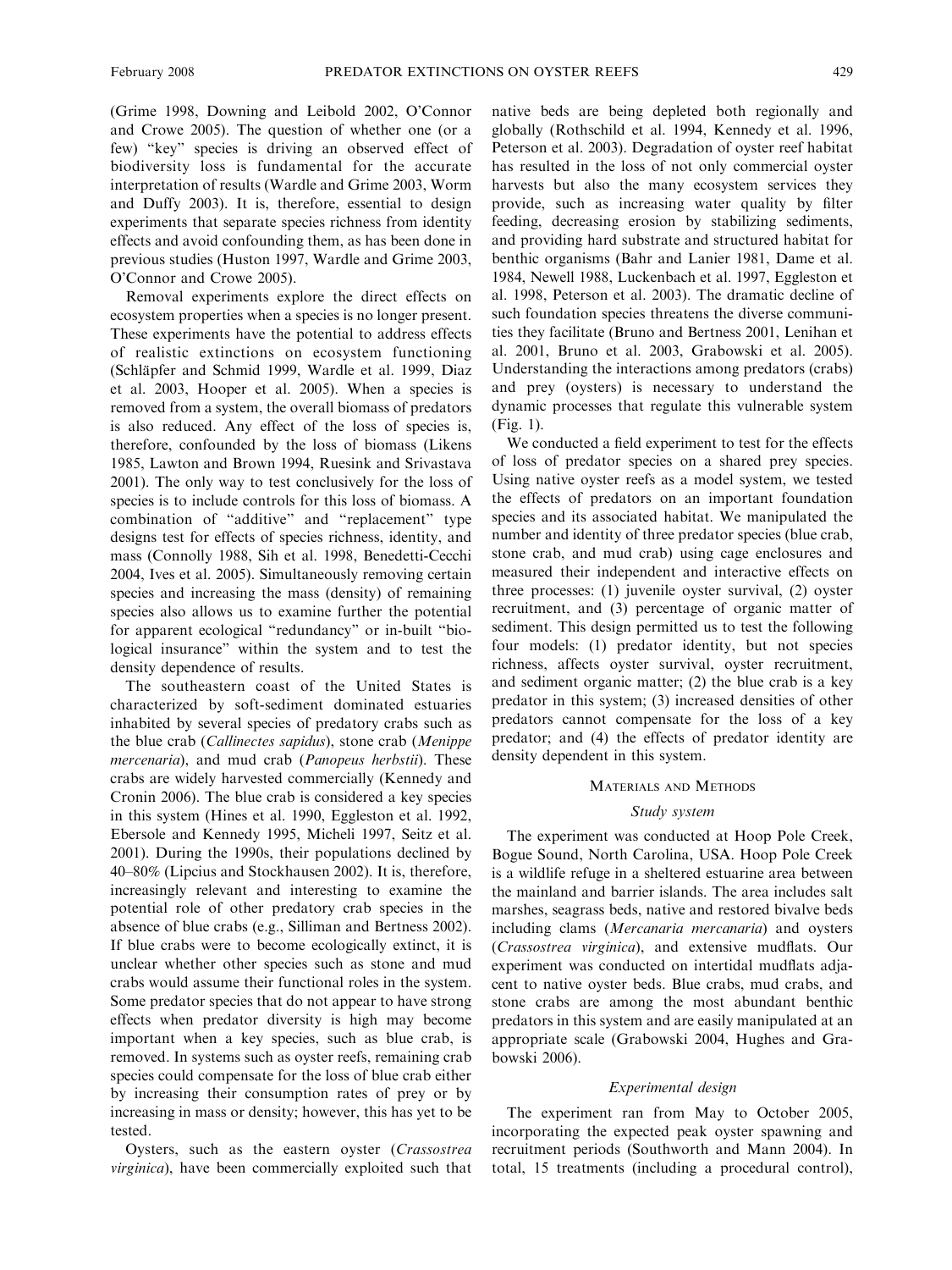

each replicated in five experimental plots, were established, and subsets of these treatments were used to test specific hypotheses (Table 1). The first set of treatments included the simulated removal of 0, 1, 2, or 3 species in a fully factorial design. The factorial design facilitates examination of all independent and possible interactive effects of the loss of each species. To test if the number of species or the identity of species present affected the processes under examination, a nested design partitioned the variance of identity nested in richness (Schmid et al. 2002, Giller et al. 2004). A two-factor nested analysis was performed on all treatments where one or two species had been removed. The first factor, "number of species lost," is fixed, and the second, factor ''identity of the species,'' is nested in the first. Planned comparisons tested directly if the blue crab is a key predator species by analyzing all treatments with and without blue crab and comparing them to the other treatments that had different numbers of species present. The ''presence of blue crabs'' is a fixed factor, and the second factor, "other treatments," is nested in the first.

To simulate realistic extinction scenarios, species were present in experimental plots at densities based on natural abundance patterns. Predator densities within our plots were based on previously collected data and estimated to be within the range of densities typical in nature (e.g., Zimmerman et al. 1989, Lenihan et al. 2001, Grabowski et al. 2005; J. H. Grabowski, unpublished data). All three species have commonly been observed together in areas of similar size to our experimental cages (J. H. Grabowski, personal observation). Cages (described in Materials and methods: Field and laboratory methods) were necessary to maintain the treatments in each experimental plot. The treatment containing all crabs contained one blue crab, one stone crab, and four mud crabs. The average individual mass of each species was 12 ( $\pm$ 3.4) g for blue crabs (30–70 mm carapace width, CW), 28  $(\pm 2.4)$  g for stone crabs (30–60 mm CW), and 1.5 ( $\pm$ 0.3) g for mud crabs (10–20 mm CW); values are means  $\pm$  SE. Individual crabs used in the

FIG. 1. Interaction web of the model system, illustrating the positive and negative direct (solid lines) and indirect (dashed lines) effects among species and functional groups. The figure includes potential intraguild effects among predators (blue crab Callinectes sapidus, stone crab Menippe mercenaria, and mud crab Panopeus herbstii) and the role of reefs of the eastern oyster Crassostrea virginica in facilitating a diverse assemblage of species, including the predatory crabs, thus forming a negative feedback loop.

experiment were deliberately not all the same size, but were all within the specified size range that is representative of native crab assemblages at this location.

In a second set of treatments, the overall mass of predators present was constant, and the number and identity of species of predator was manipulated as before. Specifically, each treatment that had one or two

TABLE 1. Experimental treatments simulating extinction of 0, 1, 2, and 3 species of predatory crabs.

| Treatment code                 | No. species<br>excluded  | Identity of<br>species excluded |
|--------------------------------|--------------------------|---------------------------------|
| a) Species number vs. identity |                          |                                 |
| A                              |                          |                                 |
| B                              |                          | blue crab                       |
| C                              |                          | stone crab                      |
| D                              |                          | mud crab                        |
| E                              |                          | blue and stone crab             |
| F                              |                          | blue and mud crab               |
| G                              | $\frac{2}{2}$            | stone and mud crab              |
| H                              | $\overline{\mathcal{E}}$ | blue, stone, and mud crab       |
| b) Compensation for mass       |                          |                                 |
|                                |                          | blue crab†                      |
| J                              |                          | stone crab†                     |
| K                              |                          | mud crab†                       |
| L                              |                          | blue and stone crab†            |
| М                              | $\overline{c}$           | blue and mud crab†              |
| N                              | $\overline{\mathcal{L}}$ | stone and mud crab†             |
| c) Cage effect                 |                          |                                 |
|                                | 0                        | $0$ (no cage/manipulation)      |

Notes: Subsets were compared to test specific hypotheses. (a) Treatments used to assess if the number or identity of species affected oyster survival and recruitment and organic matter content. A subset of these treatments  $(B, C, D, E, F, G)$  was analyzed in a nested ANOVA to differentiate between the effects of species number and identity. A separate analysis compared treatments with (A, C, D, G) and without blue crabs (B, E, F, H). (b) Comparison of treatments with compensation for loss of mass  $(I, J, K, L, M, N)$  to treatments without  $(B, C, T)$ D, E, F, G) tested the effects of loss of mass of predators resulting from their exclusion. (c) Comparison of the treatment with all crabs present and a cage (A) with the treatment that has no cage or experimental manipulation (O) tested for cage effects.

- Includes increased mass of other crabs.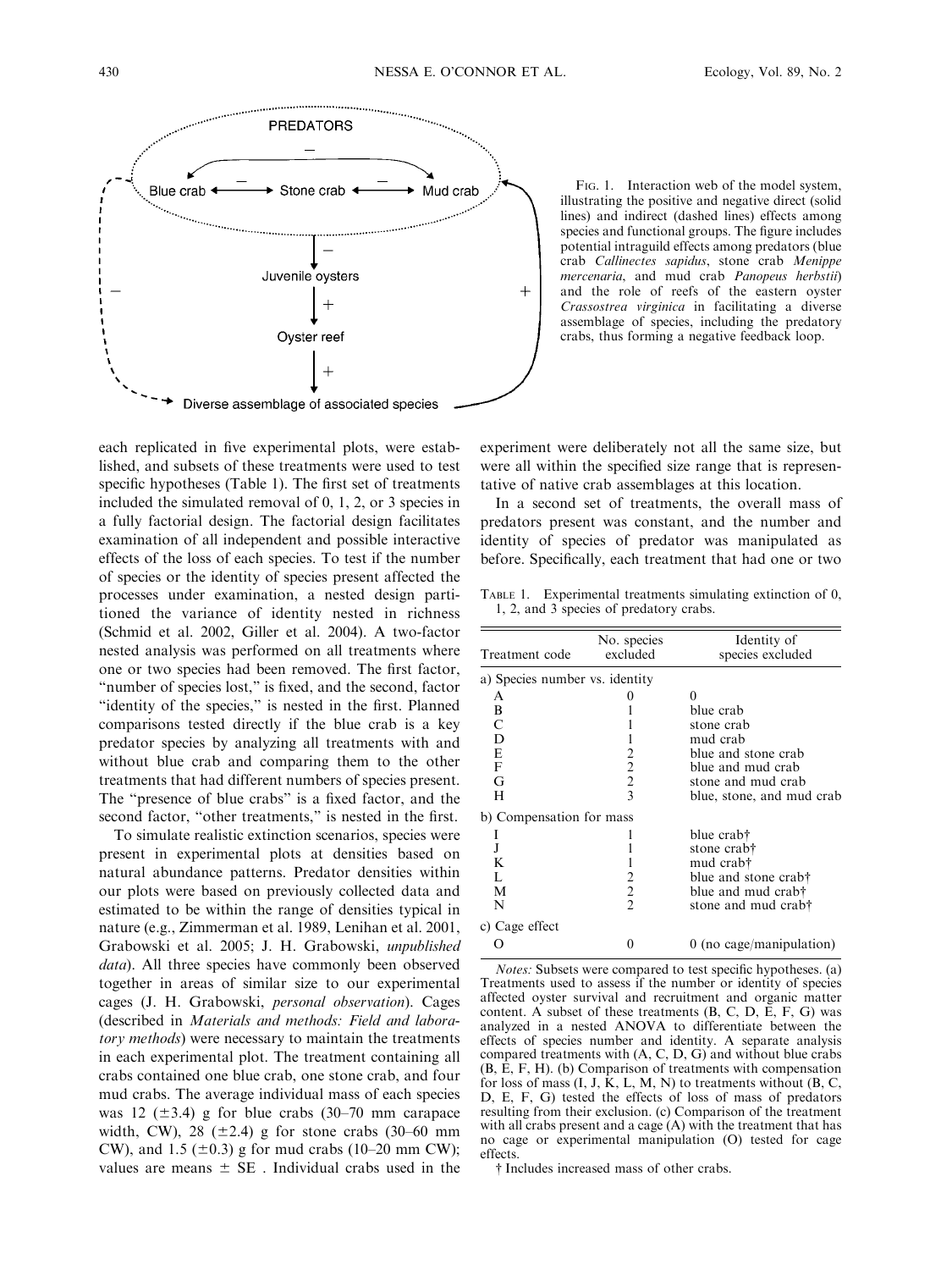species removed also had an analogous treatment in which the mass of the remaining predators was increased to an equivalent mass to compensate for this loss. This design determined whether other species at unchanged or increased densities were able to fill a functional role of a removed species and also illustrated whether any effects of the loss of predators are density dependent. In essence, replacement and additive designs were used concurrently (Connolly 1988, Sih et al. 1998, Benedetti-Cecchi 2004). To control for caging artifacts (Underwood and Denley 1984), we included experimental plots without cages, and the data from these plots were compared with the treatments that simulated the presence of all three predators at natural abundances.

### Field and laboratory methods

Experimental plots were established in an area of  $\sim$ 750 m<sup>2</sup> and were assigned to treatments randomly. Cages were square,  $50 \times 50 \times 50$  cm, and made of plastic mesh (5 mm aperture) attached to a frame of polyvinyl chloride (PVC) 20 mm diameter pipes. A hydraulic pump was used to dig trenches in the mud so that cages could be fixed into the sediment to prevent the emigration of the experimental predators. The cages were buried at least 10 cm into the sediment, and reinforcing steel rods (rebar) were placed through the PVC pipes at two opposite corners of each frame. Plots that controlled for cage effects were marked with rebar and PVC but did not have a cage. To create suitable habitat for the predators and substrate for juvenile oyster recruitment,  $\sim$ 20 L of oyster shells were added to each plot. The oyster shells were collected previously from sites close to the study site and contained no living benthic fauna. All predators were collected with crab traps at the experimental site and surrounding area. After a week, predators were added to the cages as required for each treatment, and lids were fastened with cable ties. The cages were inspected regularly during the experiment, and treatments were maintained.

Juvenile oyster survival rates.—Juvenile oysters  $(<20$ mm wide) were bought from a local oyster hatchery. Individual oysters were tethered to small marking flags with nylon thread and glue and kept alive in throughflow water tables. Ten individuals were added to each experimental plot ( $n = 5$  plots). The number of juvenile oysters surviving in each plot was recorded after 24 hours and analyzed as percentage survival.

Oyster recruitment and organic matter content of sediment.—After five months, we collected some of the original dead oyster shells from each experimental plot. Twenty shells were sampled randomly from each treatment. The number of oysters on each shell was counted, and an average was calculated for each plot (n  $=$  5). To standardize comparisons of recruitment among treatments, horizontally positioned shells of approximately the same size class (average width  $94 \pm 2.9$  mm) were selected, and all oysters that recruited onto these shells were counted. Sediment samples were also collected, one from each plot  $(n = 5)$ . A 75 mm diameter core was used to sample the top 10 cm of sediment. Sediment samples were frozen and at a later date were oven-dried, weighed, placed in a furnace at 500°C for 4 h, and reweighed. We estimated the percentage of organic matter of sediment based on loss of ignition, following Dean (1974).

### Statistical analyses

Analysis of variance (ANOVA) was used to test all hypotheses. WinGMAV5 was used for computations (Underwood and Chapman 1998). Prior to performing ANOVAs, we conducted Cochran's test for homogeneity of variance and transformed heterogeneous data (Underwood 1997). Oyster percentage survival rate data were arcsine transformed, and oyster recruitment and organic matter data were square-root transformed. A Student-Newman-Keuls procedure was used to make post hoc comparisons among levels of significant terms (Day and Quinn 1989). An alpha significance level of 0.05 was used on all analyses.

### **RESULTS**

### Distinguishing the influence of identity vs. species richness

The identity of the predator (or particular combination of predators), and not the number of predators present, affected juvenile oyster survival ( $F_{1,4} = 5.39$ , P  $<$  0.003; Appendix A, Fig. 2A), the number of oysters recruited ( $F_{1,4}$  = 14.86,  $P < 0.000$ ; Appendix A, Fig. 2B), and the percentage of organic matter in sediment ( $F_{1,4}$  = 6.57,  $P < 0.001$ ; Appendix A, Fig. 2C). None of the measured processes responded in a predictable manner in relation to the number of species of predators present. Thus the responses were idiosyncratic and were related clearly to the identity of the species of predator present.

## Testing the importance of blue crabs

Planned comparisons of treatments with and without blue crabs showed that the presence of blue crabs reduced juvenile oyster survival significantly  $(F_{1,6}$  = 42.53,  $P < 0.001$ ; Appendix B, Fig. 2A). The presence of blue crabs alone or with the other predators had a negative effect on oyster survival rates. In the longer experiments, however, a different pattern emerged. Oyster recruitment was not affected by the presence or absence of blue crabs but by the particular treatment (combination of predators removed) ( $F_{1,6} = 11.45$ ,  $P \leq$ 0.000; Appendix B). Post hoc tests show that oyster recruitment was much lower in treatments with no predators removed and in treatments that removed stone crabs and mud crabs together, compared to all other treatments (Fig. 2B). The presence of blue crabs alone was similar to when all three predators were present, and all other experimental removals had a similar effect as when no predators were present. The simulated removal of either just stone crabs or just mud crabs led to an increase in the number of oysters recruiting, suggesting initially that they are both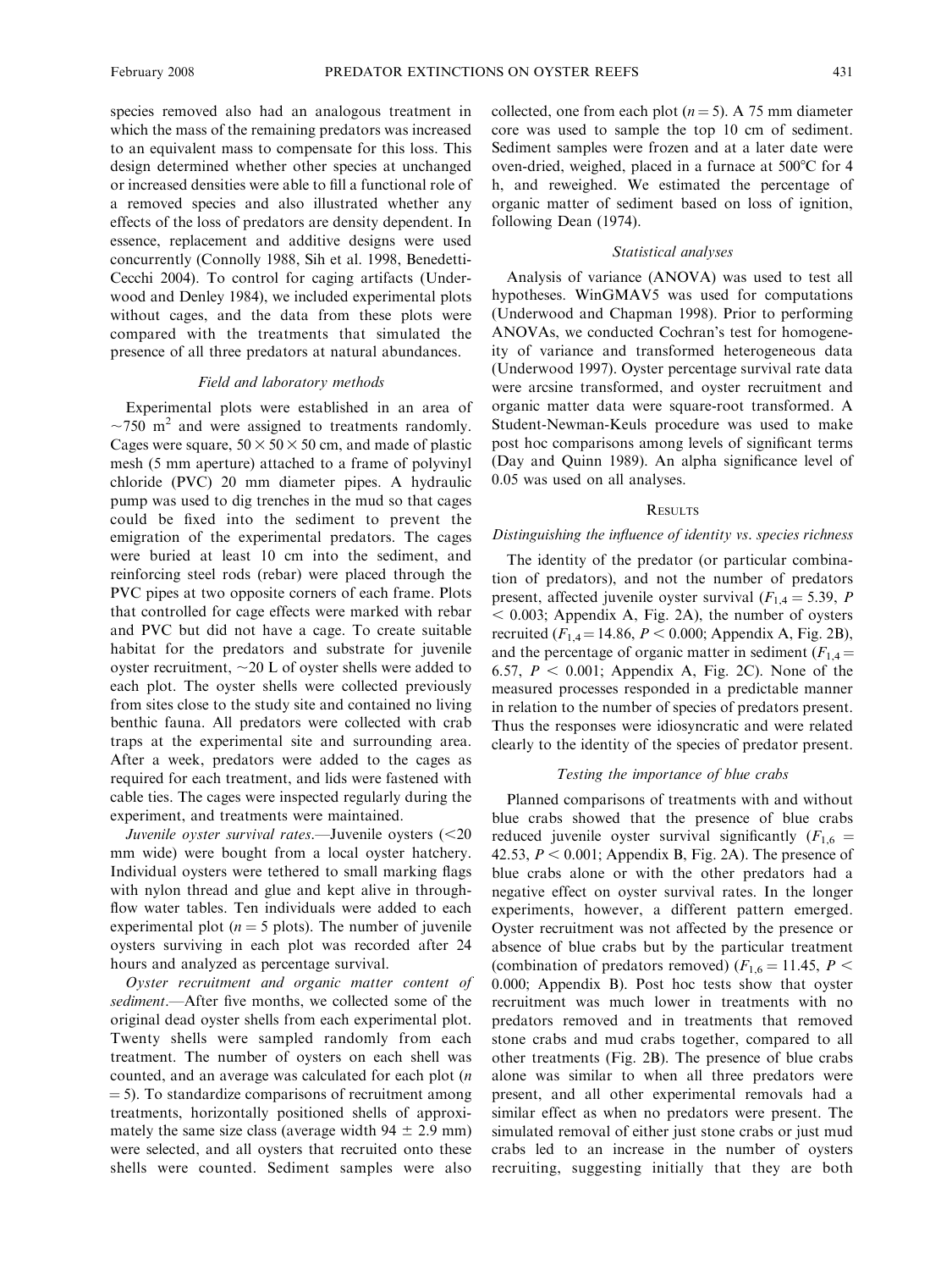

FIG. 2. Effect of loss of species richness and identity of oyster predator on (A) proportion of juvenile oysters surviving over 24 hours, (B) oyster recruitment rate over five months, and (C) percentage of sediment organic matter after five months;  $n = 5$ replicates of each treatment. In the case of recruitment, an average measurement was recorded for each plot. For the sediment samples, one core was taken from each of five replicate plots. Cores were 75 mm diameter and 100 mm deep ( $\sim$ 442 cm<sup>3</sup> sediment sampled from each plot). Values are untransformed means  $(\pm SE)$ . Letters (a, b) indicate groups of means that are statistically indistinguishable from each other (where letters differ,  $P \le 0.05$ ). In the x-axis label, predatory crab species that have been removed have a line through the name.

important predators for this prey in this system. When both these species were removed together, however, the remaining blue crabs had a similar effect on oyster recruitment as when all three species are present.

The presence of blue crabs and the combination of predators removed both affected organic matter in sediment (blue crabs  $F_{1,6} = 6.9$ ,  $P < 0.039$ ; combination of predators  $F_{1,6} = 3.07, P < 0.017$ ; Appendix B, Fig. 2C). Although the causative treatments could not be identified with post hoc tests, these results show a similar trend to oyster recruitment patterns and suggest that

there is a possible positive correlation between oyster recruitment and sediment organic matter.

# Compensation by other species for the loss of mass and testing for density dependence

Other predators at increased densities could not compensate for the loss of blue crabs on juvenile oyster survival; none of the pairs of treatments with and without compensation differed from each other (Appendix C, Fig. 3A). We no longer detected an identity effect on oyster survival when comparing the data at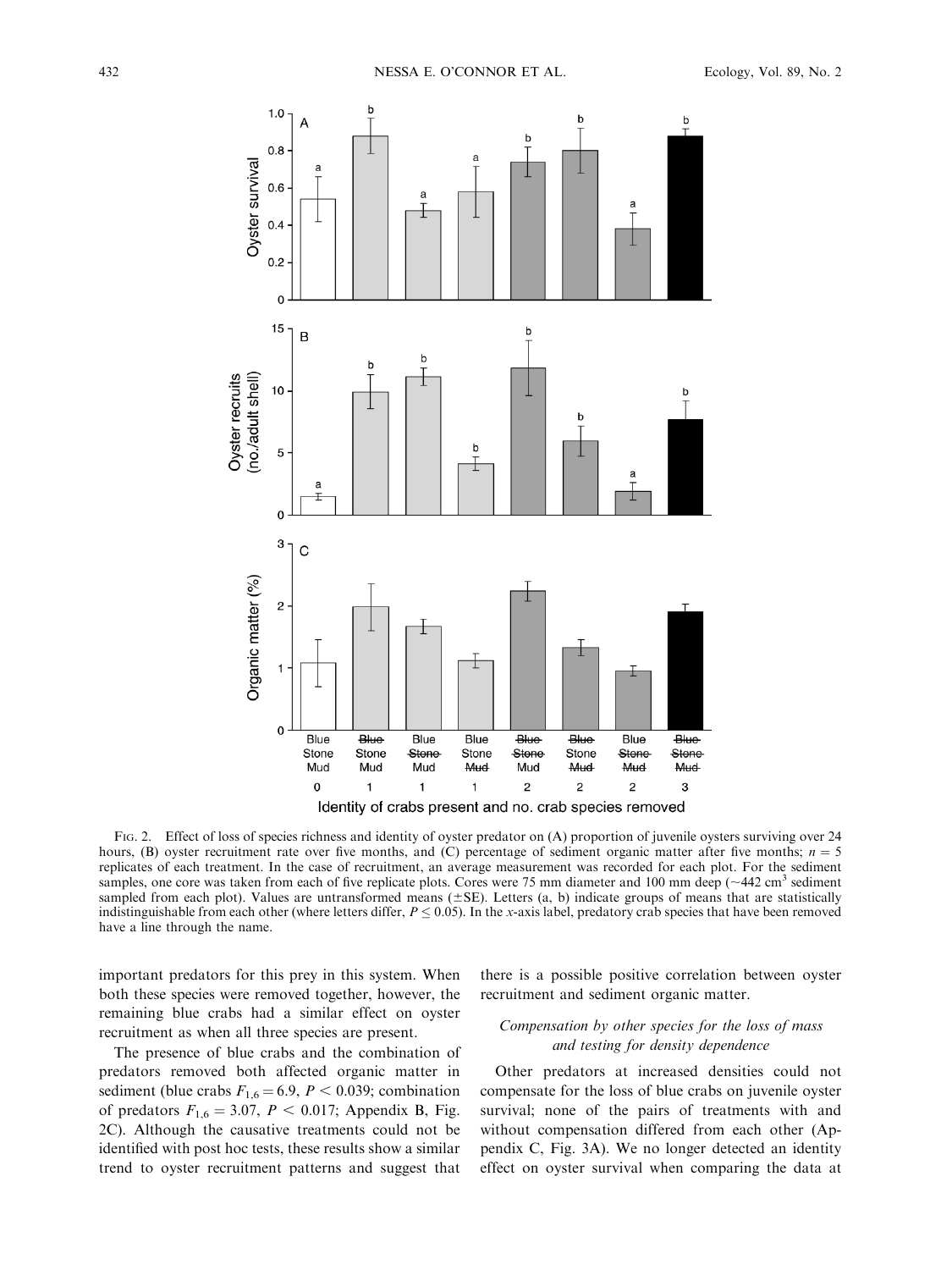

FIG. 3. Effect of loss of species richness and identity of oyster predator species with and without compensation for loss of mass of species on (A) proportion of juvenile oysters surviving over 24 hours, (B) oyster recruitment rate over five months, and (C) percentage of sediment organic matter after five months;  $n = 5$  replicates of each treatment. In the case of recruitment, an average measurement was recorded for each plot. For the sediment samples, one core was taken from each of five replicate plots. Cores were 75 mm diameter and 100 mm deep ( $\sim$ 442 cm<sup>3</sup> sediment sampled from each plot). Values are untransformed means ( $\pm$ SE). Open bars represent treatments that do not include compensation for loss for biomass. Gray bars represent treatments that include compensation of biomass for the removed predators. Letters (a, b, c) indicate groups of means that are statistically indistinguishable from each other (where letters differ,  $P \le 0.05$ ). In the x-axis label, predatory crab species that have been removed have a line through the name.

lower and increased densities because these results were more variable than those without replacement (the additive design).

There was an interactive effect of compensation for loss of biomass on oyster recruitment ( $F_{1,4} = 17.51, P <$ 0.000; Appendix C). Two pairs of treatments (with and without compensation for mass) differed from each other: experimental removal of blue and stone crabs together and removal of stone and mud crabs together (Student-Newman-Keuls tests,  $P < 0.05$ ; Fig. 3B, see also Fig. 2B). Having identified in the previous set of analyses that simultaneous removal of blue and stone crabs increased oyster recruitment significantly (Fig. 2B), removing these same crab species while also

compensating for their removal by elevating mud crab densities reduced oyster recruitment (i.e., this effect was attenuated).

The previous set of analyses also showed that the experimental removal of stone and mud crabs together had no effect on oyster recruitment (similar to when all three predators were present) (Fig. 2B). There was a significant difference in oyster recruitment, however, when stone and mud crabs were removed and blue crabs were at lower densities compared to when stone and mud crabs were removed and blue crabs were at increased densities. In fact, the highest oyster recruitment observed in the whole experiment was in this treatment. This difference demonstrated that although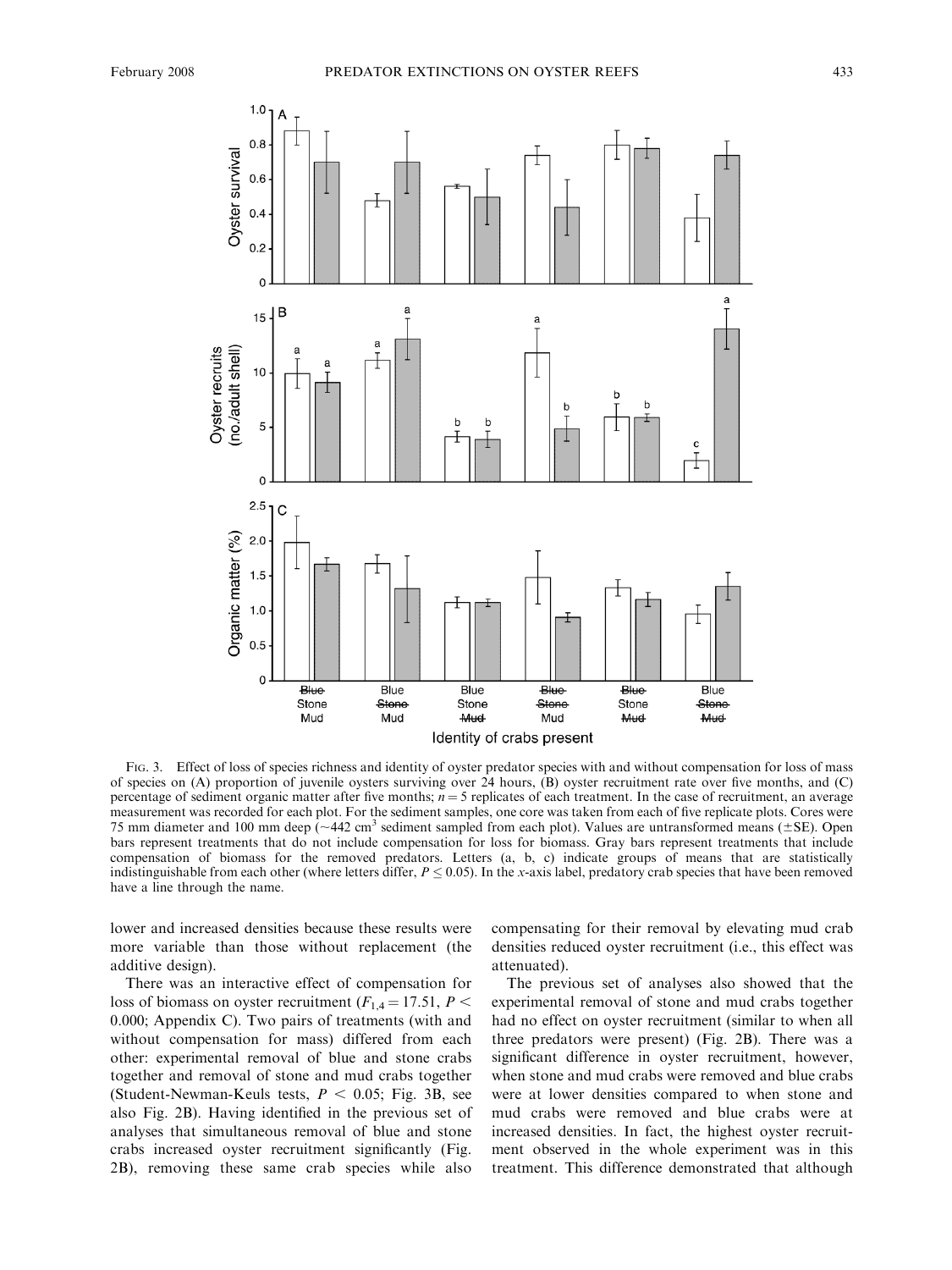

FIG. 4. Effect of cage on (A) proportion of juvenile oysters surviving over 24 hours, (B) oyster recruitment rate over five months, and (C) percentage of sediment organic matter after five months;  $n = 5$  replicates of each treatment. In the case of recruitment, an average measurement was recorded for each plot. For the sediment samples, one core was taken from each of five replicate plots. Cores were 75 mm diameter and 100 mm deep ( $\sim$ 442 cm<sup>3</sup> sediment sampled from each plot). Values are untransformed means  $(\pm SE)$ . White bars represent the treatments with all three crab species present enclosed with a cage, and gray bars represent experimental plots with no cage (control).

blue crabs are important predators, at higher-thanestimated ambient densities their effect on the prey was completely mitigated, most likely due to negative intraspecific interactions. Collectively, these results suggest that the effects of predator identity on oyster recruitment are highly density dependent.

There was also an interactive effect of compensation for mass on sediment organic matter ( $F_{1,4} = 6.42$ ,  $P <$ 0.000; Appendix C, Fig. 3C). In general, there was a similar trend to that seen in the oyster recruitment data, but the post hoc tests were not decisive. Comparisons between pairs of treatments also showed that there was a significant effect of compensation for mass in the treatments that involved the removal of blue and stone crabs as well as stone and mud crabs. This suggests that

the effect of predator identity on sediment organic matter is also likely density dependent.

### Cage effects

There was no significant difference in juvenile oyster survival rates  $(F_{1,8} = 1.26, P > 0.29;$  Fig. 4A), the number of oysters recruiting ( $F_{1,8} = 3.06$ ,  $P > 0.12$ ; Fig. 4B), or sediment organic matter ( $F_{1,8} = 1.49, P > 0.26;$ Fig. 4C) in control plots (no cage, no predator manipulation) and treatments with cages and all three predators present at ambient densities.

#### **DISCUSSION**

We simulated the effect of extinction of three predators and found that the identity and not the richness of predator species affected the oyster prey populations and ecosystem properties (e.g., sediment organic matter). The effects of different species of predator on prey (and related processes) were both idiosyncratic and density dependent, and multiplepredator emergent effects were identified. This idiosyncratic effect of species loss is consistent with others studies in marine systems modeled in mesocosms (Emmerson and Raffaelli 2000, Bruno and O'Connor 2005) and in field experiments based on removal of primary producers (Allison 2004) and herbivores (O'Connor and Crowe 2005). This study presents one of the first field-based simulated multiple-predator removal experiments and strengthens the argument for idiosyncratic effects of species loss, that is emerging as a prevalent theme, in marine systems.

In our short-term experiment testing the effect of loss of predators on juvenile oyster survival, blue crabs appeared to be a key predator. Only the experimental removal of blue crabs (in any combination) affected juvenile oyster survival rates. Oyster recruitment and sediment organic matter accumulation (processes that occurred over five months), however, showed that all combinations of removals (single-species removal or more than one) had a positive effect except when stone and mud crabs were removed together (Fig. 2B). In other words, when the blue crab was the only predator present, it had the same effect as when all three predators were present. All predators affected oyster recruitment, and blue crabs again emerged as the dominant predator. The results also suggest that stone and mud crabs are at least partially redundant in this context. Clearly the number of oysters recruited was determined by the particular combination of predators present, and this could not be predicted based on species richness of predators. The singular effect of the removal of each predator on prey differed from the overall effect of a group of predators, depending of the identity of the predator. This has important implications for future models of food web dynamics where different predator species are often grouped as one functional unit.

Our findings are contrary to some other studies examining the effects of predators on shared prey.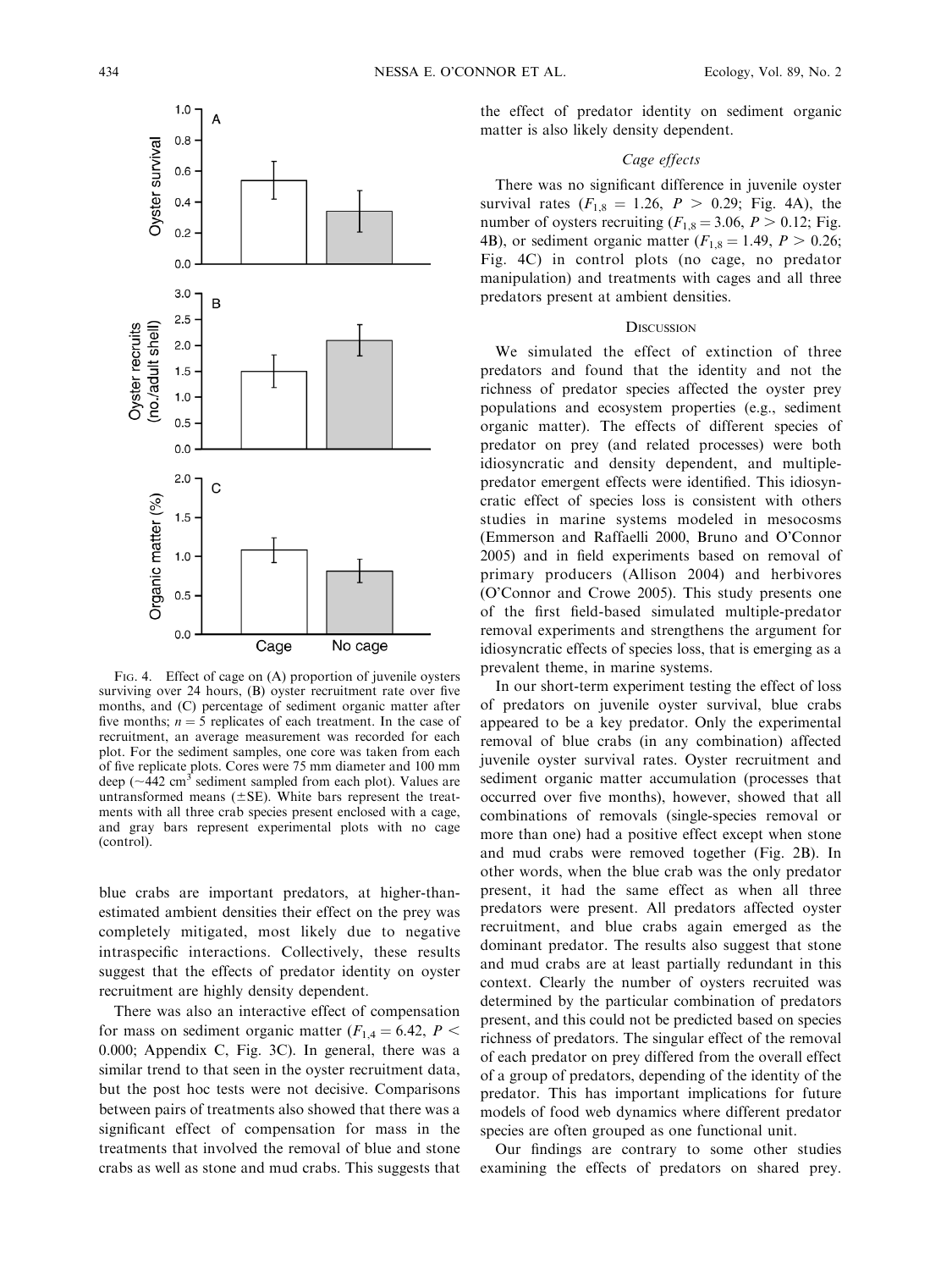Sokol-Hessner and Schmitz (2002) used a terrestrial system and examined all combinations of zero to three species of predator. The authors concluded that multiple-predator effects on prey mortality were generally the average of the corresponding single-species effects and suggested that predator species could be aggregated into a single functional unit. The emergent effects of species losses arising from complex trophic interactions, often through indirect effects, cannot, however, always be predicted by adding their individual impacts (Sih et al. 1998, Downing and Leibold 2002, Duffy et al. 2003, Worm and Duffy 2003).

Perhaps even more important, the density of each species of predator also emerged as a critical factor determining the outcome. Our findings show that in the absence of stone and mud crabs, blue crabs present at estimated ambient density affected oyster recruitment. This effect was no longer present when the density of blue crabs was increased to compensate for the loss of mass of the other two species. Mitigation of the strong effect of this dominant predator was most likely due to negative intraspecific interactions among blue crabs when densities are high. The exact mechanism responsible requires further study and should include tests for consumptive and nonconsumptive interactions between crabs (Werner and Peacor 2003). Increasing predator density is usually assumed to increase the suppression of prey populations; however, our results suggest that restoring the density of overharvested consumers, such as blue crabs, may potentially reduce their ecosystem impacts.

Further, when blue and stone crabs were removed and mud crabs were present at estimated ambient density, oyster recruitment increased, suggesting that mud crabs were weak predators. When the density of mud crabs was increased to compensate for the loss of mass of blue and stone crabs, however, the number of oysters recruiting was significantly less. This indicates that at increased densities mud crabs fulfilled at least some of the role of the more dominant predators (blue and stone crabs), suggesting another potential level of redundancy in the system. Whether mud crabs would indeed increase in densities in the absence of blue and stone crabs remains to be tested. Our results are the first step in examination of such a scenario and show clearly that it warrants exploration, possibly by a large-scale, fieldbased removal of blue crabs. The species we investigated display territorial, antagonistic behavior (Beck 1997, Clark et al. 1999, Grabowski and Powers 2004), so that removal of one species could result in compensation by another. This may already be occurring given that both stone crabs and blue crabs have been fished heavily over the past several decades. However, long-term data sets recording mud crab densities throughout these periods do not exist to the best of our knowledge.

Most previous theoretical and empirical studies examining the effects of predators have concluded that knowledge of the identity of a particular species is crucial to predict the impact of predators on prey populations (Paine 1992, Chalcraft and Resetarits 2003, Thébault and Loreau 2003, Petchey et al. 2004). Our study strengthens this conclusion and also shows that the density of predators and their intraguild and intraspecies interactions must also be considered, especially since density and identity effects can be coupled. Knowledge of the identity of species within each trophic level and the number of individuals of each species is, therefore, necessary to predict the emergent effects of multiple predators on their shared prey.

Properties such as organic matter transformation are not often considered in the context of species loss and ecosystem functioning (Giller et al. 2004). Incorporation of such processes will help merge the traditional fields of ecosystem ecologists and food web ecologists and bring further understanding to community ecology and the effects of species loss in general. A change in organic matter is indicative of a shift in organic carbon within the system and can have consequences for the nutrient dynamics of a whole system. The similar trend in response to treatments of oyster recruitment and organic matter suggests that there is a positive, albeit correlative, relationship between oyster recruitment and organic matter in the associated sediment. This demonstration of an indirect effect of loss of predators on a basal resource may be a consequence of changes in the abundance of oysters, possibly linked to their production of biodeposits. In particular, these oysters produce pseudofeces (material filtered out of the water column and rejected before ingestion), thus facilitating the transfer of organic matter such as algal cells into the sediment (Newell and Langdon 1996). This indirect effect suggests that predator effects result in trophic cascades in this system because the loss of predators (determined by identity and density) affects oyster recruitment, which appears linked to the amount of organic matter in sediment.

Nontrophic interactions are important factors determining the structure and dynamics of systems based on habitat-modifying species (Jones et al. 1994, Bruno and Bertness 2001, Grabowski 2004). Oyster reefs are important recruitment and refuge sites for many species, including juvenile predators such as blue crabs (Eggleston et al. 1998, Posey et al. 1999). These predators could, therefore, affect indirectly the persistence of their own habitat. The positive link between oysters, the foundation species, and their associated assemblages are counteracted by the negative effects of predatory species preying on juvenile oysters. The strength of these opposing effects must be included in any predictive model.

As with all removal experiments, we must be careful in drawing conclusions regarding the application of the results to larger spatial and temporal scales (Bengtsson et al. 2002, Hooper et al. 2005). This study provides a significant contribution toward understanding the role of predators and predator diversity in realistic food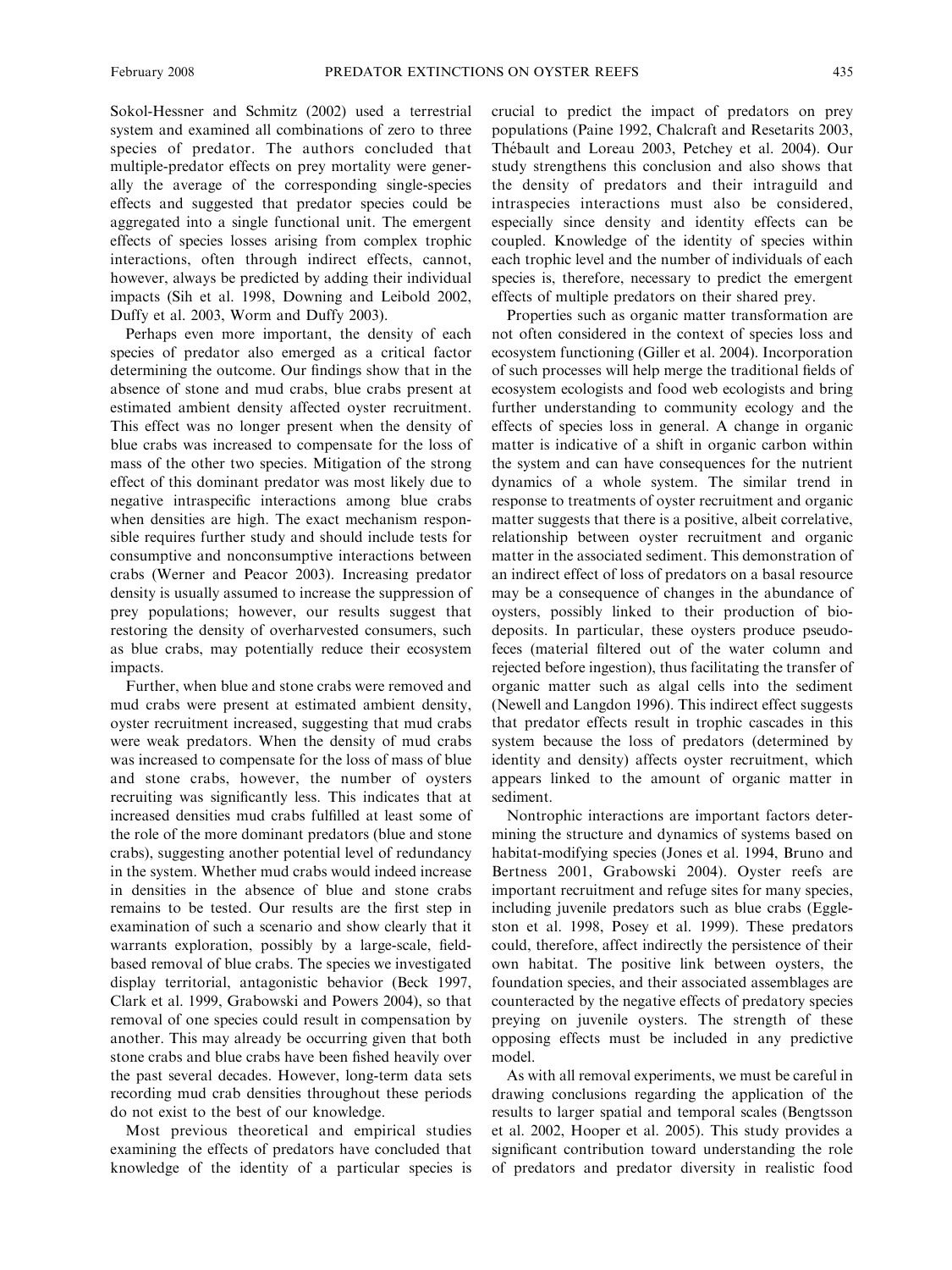webs; however, future research is required to test explicitly the context dependency of our results (Hooper et al. 2005, O'Connor and Crowe 2005). Although removal experiments have limitations, they are the most appropriate method of simulating species loss (Symstad et al. 1998, Diaz et al. 2003, Petchey et al. 2004). Human-driven species loss tends not to be random; therefore, research yields more useful results when targeted species are included in extinction simulations (Grime 1998, Wardle 1999, Diaz et al. 2003, Srivastava and Vellend 2005), such as those used in our experiment.

Our findings have practical implications regarding the conservation and management of marine reserves (Fairweather 1991, Kennedy et al. 1996, Kennedy and Cronin 2006). Our study provides insight into the role of predators that are normally heavily fished, except in reserves where they often occur in higher abundances, and examines their impact through trophic processes on a foundation species. This kind of basic research, aimed at examining the effects of loss of heavily harvested species, provides information necessary for reserve managers to make better-informed decisions and improves the effectiveness of environmental restoration (Peterson and Lipcius 2003).

A recent synthesis of both biodiversity–ecosystem functioning and predator–prey interactions research (Ives et al. 2005) has paved the way for greater communication between these subdisciplines. Examining the effect of predators on multiple trophic levels and multiple processes is, therefore, imperative to understand the relationship between biodiversity and ecosystem functioning in order to construct a more predictive framework.

#### **ACKNOWLEDGMENTS**

We thank everyone who provided technical assistance, including J. Kertesz, S. Lee, Z. Long, J. McGhee, M. O'Connor, E. Selig, M. Stallsworth, J. Wall, I. Donohue, the staff of UNC– IMS, and the North Carolina Coastal Federation. The comments from two anonymous reviewers also greatly enhanced this manuscript. This research was funded by the National Science Foundation (OCE0326983 and OCE0327191) to J. F. Bruno and supported by NC Sea Grant (R/MG-0512).

#### LITERATURE CITED

- Allison, G. W. 2004. The influence of species diversity and stress intensity on community resistance and resilience. Ecological Monographs 74:117–134.
- Bahr, L. M., and W. P. Lanier. 1981. The ecology of intertidal oyster reefs of the South Atlantic coast: a community profile. U.S. Fish and Wildlife Service FWS/OBS/81.15. Washington, D.C., USA.
- Beck, M. W. 1997. A test of the generality of the effects of shelter bottlenecks in four stone crab populations. Ecology, 78:2487–2503.
- Benedetti-Cecchi, L. 2004. Increasing accuracy of causal inference in experimental analyses of biodiversity. Functional Ecology 18:761–768.
- Bengtsson, J., K. Engelhardt, P. Giller, S. Hobbie, D. Lawrence, J. Levine, M. Vilá, and V. Walters. 2002. Slippin' and slidin' between the scales: the scaling components of biodiversity–ecosystem functioning relations. Pages 209–220 in M. Loreau, S. Naeem, and P. Inchausti, editors.

Biodiversity and ecosystem functioning: synthesis and perspectives. Oxford University Press, Oxford, UK.

- Bruno, J. F., and M. D. Bertness. 2001. Habitat modification and facilitation in benthic marine communities. Pages 201– 218 in M. D. Bertness, S. D. Gaines, and M. E. Hay, editors. Marine community ecology. Sinauer, Sunderland, Massachusetts, USA.
- Bruno, J. F., and M. I. O'Connor. 2005. Cascading effects of predator diversity and omnivory in a marine food web. Ecology Letters 8:1048–1056.
- Bruno, J. F., J. J. Stachowicz, and M. D. Bertness. 2003. Inclusion of facilitation into ecological theory. Trends in Ecology and Evolution 18:119–125.
- Byrnes, J. E., P. L. Reynolds, and J. J. Stachowicz. 2007. Invasions and extinctions reshape coastal marine food webs. Public Library of Science ONE 2(3):e295.
- Byrnes, J., J. J. Stachowicz, K. M. Hultgren, A. R. Hughes, S. V. Olyarnik, and C. S. Thornber. 2006. Predator diversity strengthens trophic cascades in kelp forests by modifying herbivore behaviour. Ecology Letters 9:61–71.
- Cardinale, B. J., C. T. Harvey, K. Gross, and A. R. Ives. 2003. Biodiversity and biocontrol: emergent impacts of a multienemy assemblage on pest suppression and crop yield in an agroecosystem. Ecology Letters 6:857–865.
- Chalcraft, D. R., and W. J. Resetarits. 2003. Predator identity and ecological impacts: functional redundancy or functional diversity? Ecology 84:2407–2418.
- Clark, M. E., T. G. Wolcott, D. L. Wolcott, and A. H. Hines. 1999. Intraspecific interference among foraging blue crabs Callinectes sapidus: interactive effects of predator density and prey patch distribution. Marine Ecology Progress Series 178: 69–78.
- Connolly, J. 1988. What is wrong with replacement series? Trends in Ecology and Evolution 3:24–26.
- Dame, R. F., R. G. Zingmark, and E. Haskin. 1984. Oyster reefs as processors of estuarine materials. Journal of Experimental Marine Biology and Ecology 83:239–247.
- Day, R. W., and G. P. Quinn. 1989. Comparisons of treatments after an analysis of variance. Ecological Monographs 59:433– 463.
- Dean, W. E. 1974. Determination of carbonate and organic matter in calcareous sediments and sedimentary rocks by loss on ignition: comparison with other methods. Journal of Sedimentary Petrology 44:242–248.
- Diaz, S., A. J. Symstad, F. S. Chapin, D. A. Wardle, and L. F. Huenneke. 2003. Functional diversity revealed by removal experiments. Trends in Ecology and Evolution 18:140–146.
- Downing, A. L., and M. A. Leibold. 2002. Ecosystem consequences of species richness and composition in pond food webs. Nature 416:837–841.
- Duffy, J. E., J. P. Richardson, and E. A. Canuel. 2003. Grazer diversity effects on ecosystem functioning in seagrass beds. Ecology Letters 6:637–645.
- Ebersole, E. L., and V. S. Kennedy. 1995. Prey preferences of blue crabs Callinectes sapidus feeding on 3 bivalve species. Marine Ecology Progress Series 118:167–177.
- Eggleston, D. B., L. L. Etherington, and W. E. Elis. 1998. Organism response to habitat patchiness: species and habitatdependent recruitment of decapod crustaceans. Journal of Experimental Marine Biology and Ecology 223:111–132.
- Eggleston, D. B., R. N. Lipcius, and A. H. Hines. 1992. Density-dependent predation by blue crabs upon infaunal clam species with contrasting distribution and abundance patterns. Marine Ecology Progress Series 85:55–68.
- Emmerson, M. C., and D. G. Raffaelli. 2000. Detecting the effects of diversity on measures of ecosystem function: experimental design, null models and empirical observations. Oikos 91:195–203.
- Fairweather, P. G. 1991. Implications of supply-side ecology for environmental assessment and management. Trends in Ecology and Evolution 6:60–63.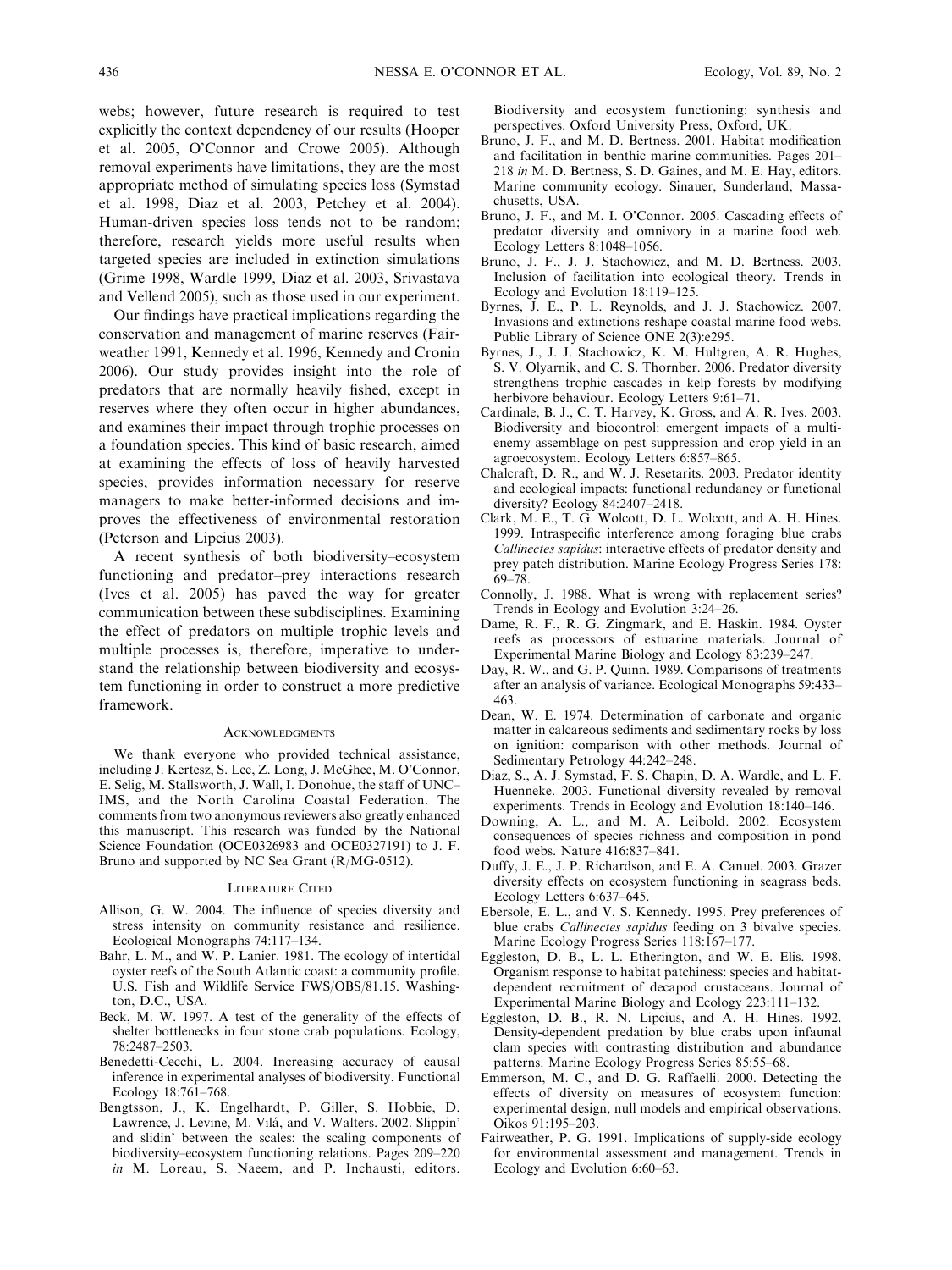- Finke, D. L., and R. F. Denno. 2005. Predator diversity and the functioning of ecosystems: the role of intraguild predation in dampening trophic cascades. Ecology Letters 8:1299–1306.
- Gamfeldt, L., H. Hillebrand, and P. R. Jonsson. 2005. Species richness changes across two trophic levels simultaneously affect prey and consumer biomass. Ecology Letters 8:696– 703.
- Giller, P. S., H. Hillebrand, U.-G. Berninger, M. O. Gessner, S. Hawkins, P. Inchausti, C. Inglis, H. Leslie, B. Malmqvist, M. T. Monaghan, P. J. Morin, and G. O'Mullan. 2004. Biodiversity effects on ecosystem functioning: emerging issues and their experimental test in aquatic environments. Oikos 104:423–436.
- Grabowski, J. H. 2004. Habitat complexity disrupts predator– prey interactions but not the trophic cascade on oyster reefs. Ecology 85:994–1004.
- Grabowski, J. H., A. R. Hughes, D. L. Kimbro, and M. A. Dolan. 2005. How habitat setting influences restored oyster reef communities. Ecology 86:1926–1935.
- Grabowski, J. H., and S. P. Powers. 2004. Habitat complexity mitigates trophic transfer on oyster reefs. Marine Ecology Progress Series 277:291–295.
- Grime, J. P. 1998. Benefits of plant diversity to ecosystems: immediate, filter and founder effects. Journal of Ecology 86: 902–910.
- Hines, A. H., A. M. Haddon, and L. A. Wiechert. 1990. Guild structure and foraging impact of blue crabs and epibenthic fish in a subestuary of Chesapeake Bay. Marine Ecology Progress Series 67:105–126.
- Hooper, D. U., et al. 2005. Effects of biodiversity on ecosystem functioning: a consensus of current knowledge. Ecological Monographs 75:3–35.
- Hughes, A. R., and J. H. Grabowski. 2006. Habitat context influences predator interference interactions and the strength of resource partitioning. Oecologia 149:256–264.
- Huston, M. A. 1997. Hidden treatments in ecological experiments: re-evaluating the ecosystem function of biodiversity. Oecologia 110:449–460.
- Ives, A. R., B. J. Cardinale, and W. E. Snyder. 2005. A synthesis of subdisciplines: predator–prey interactions, and biodiversity and ecosystem functioning. Ecology Letters 8: 102–116.
- Jackson, J. B. C., et al. 2001. Historical overfishing and the recent collapse of coastal ecosystems. Science 293:629–637.
- Jones, C. G., J. H. Lawton, and M. Shachak. 1994. Organisms as ecosystem engineers. Oikos 69:373–386.
- Kennedy, V. S., and L. E. Cronin. 2006. The blue crab, Callinectes sapidus. Maryland Sea Grant College, University of Maryland System, College Park, Maryland, USA.
- Kennedy, V. S., R. I. E. Newell, and A. F. Eble. 1996. The eastern oyster Crassostrea virginica. Maryland Sea Grant College, University of Maryland System, College Park, Maryland, USA.
- Lawton, J. H., and V. K. Brown. 1994. Redundancy in ecosystems. Pages 225–270 in E.-D. Schulze and H. A. Mooney, editors. Biodiversity and ecosystem function. Springer-Verlag, New York, New York, USA.
- Lawton, J. H., and R. M. May. 1995. Extinction rates. Oxford University Press, Oxford, UK.
- Lenihan, H. S., C. H. Peterson, J. E. Byers, J. H. Grabowski, G. W. Thayer, and D. R. Colby. 2001. Cascading of habitat degradation: oyster reefs invaded by refugee fishes escaping stress. Ecological Applications 11:764–782.
- Likens, G. E. 1985. An experimental approach to the study of ecosystems. Journal of Ecology 73:381–396.
- Lipcius, R. N., and W. T. Stockhausen. 2002. Concurrent decline of the spawning stock, recruitment, larval abundance, and size of the blue crab Callinectes sapidus in Chesapeake Bay. Marine Ecology Progress Series 226:45–61.
- Luckenbach, M. W., J. A. Nestlerode, and G. M. Coates. 1997. Oyster reef restoration: developing relationships between

structure and function. Journal of Shellfish Research 16:270– 271.

- Micheli, F. 1997. Effects of predator foraging behavior on patterns of prey mortality in marine soft bottoms. Ecological Monographs 67:203–224.
- Newell, R. I. E. 1988. Ecological changes in Chesapeake Bay: are they the result of overharvesting the American oyster? Pages 536–546 in M. P. Lynch and E. C. Krome, editors. Understanding the estuary: advances in Chesapeake Bay research. Chesapeake Bay Research Consortium, Baltimore, Maryland, USA.
- Newell, R. I. E., and C. J. Langdon. 1996. Mechanisms and physiology of larval and adult feeding. Pages 185–229 in V. S. Kennedy, R. I. E. Newell, and A. F. Eble, editors. The eastern oyster: Crassostrea virginica. Maryland Sea Grant College, University of Maryland System, College Park, Maryland, USA.
- O'Connor, N. E., and T. P. Crowe. 2005. Biodiversity loss and ecosystem functioning: distinguishing between number and identity of species. Ecology 86:1783–1796.
- Paine, R. T. 1992. Food web analysis through field measurement of per-capita interaction strength. Nature 355:73–75.
- Pauly, D., V. Christensen, J. Dalsgaard, R. Froese, and F. Torres. 1998. Fishing down marine food webs. Science 279: 860–863.
- Petchey, O. L., A. L. Downing, G. G. Mittelbach, L. Persson, C. F. Steiner, P. H. Warren, and G. Woodward. 2004. Species loss and the structure and functioning of multitrophic aquatic systems. Oikos 104:467–478.
- Peterson, C. H., J. J. Grabowski, and S. P. Powers. 2003. Estimated enhancement of fish production resulting from restoring oyster reef habitat: quantitative valuation. Marine Ecology Progress Series 264:249–264.
- Peterson, C. H., and R. N. Lipcius. 2003. Conceptual progress towards predicting quantitative ecosystem benefits of ecological restorations. Marine Ecology Progress Series 264:297– 307.
- Pimm, S. L., H. L. Jones, and J. Diamond. 1988. On the risk of extinction. American Naturalist 132:757–785.
- Polis, G. A., and D. R. Strong. 1996. Food web complexity and community dynamics. American Naturalist 147:813–846.
- Posey, M. H., C. M. Powell, T. D. Alphin, and E. Townsend. 1999. Use of oyster reefs as habitat for epibenthic fish and decapods. Pages 229–237 in M. Luckenbach, R. Mann, and J. Wesson, editors. Oyster reef habitat restoration: a synopsis and synthesis of approaches. Virginia Institute of Marine Sciences Press, Gloucester Point, Virginia, USA.
- Regan, H. M., R. Lupia, A. N. Drinnan, and M. A. Burgman. 2001. The currency and tempo of extinction. American Naturalist 157:1–10.
- Rothschild, B. J., J. S. Ault, P. Goulletquer, and M. Heral. 1994. Decline of the Chesapeake Bay oyster population: a century of habitat destruction and overfishing. Marine Ecology Progress Series 111:29–39.
- Ruesink, J. L., and D. S. Srivastava. 2001. Numerical and per capita responses to species loss: mechanisms maintaining ecosystem function in a community of stream insects. Oikos 93:221–234.
- Schläpfer, F., and B. Schmid. 1999. Ecosystem effects of biodiversity: a classification of hypotheses and exploration of empirical results. Ecological Applications 9:893–912.
- Schmid, B., A. Hector, M. A. Huston, P. Inchausti, I. Nijs, P. W. Leadley, and W. Tilman. 2002. The design and analysis of biodiversity experiments. Pages 61–78 in S. Naeem, M. Loreau, and P. Inchausti, editors. Biodiversity and ecosystem functioning: synthesis and perspectives. Oxford University Press, Oxford, UK.
- Schmitz, O. J., V. Krivan, and O. Ovadia. 2004. Trophic cascades: the primacy of trait-mediated indirect interactions. Ecology Letters 7:153–163.